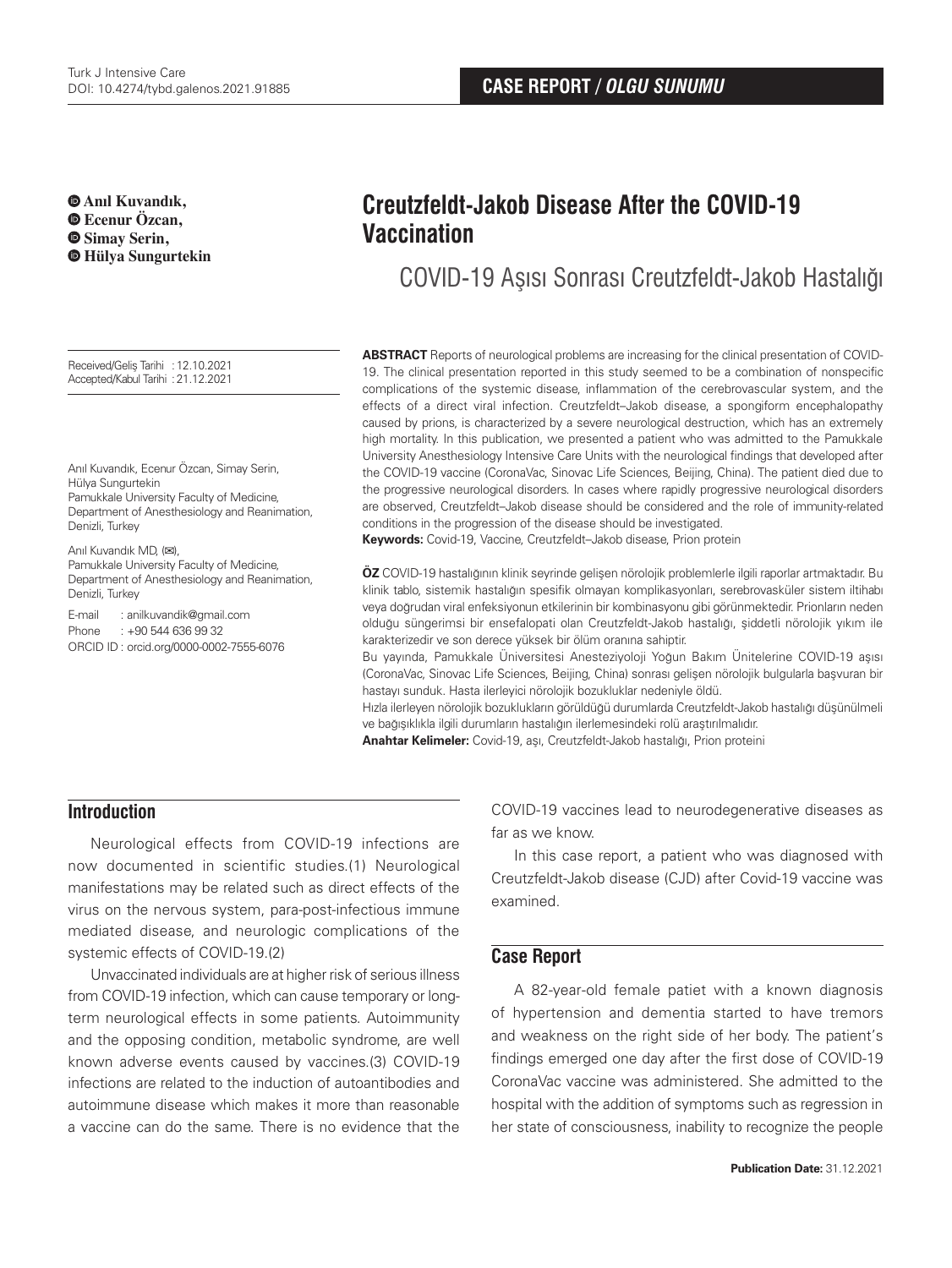around her, impaired vision, impaired place-time orientation and meaningless shouts at the following month. She was admitted to our neurology unit hospital with a diagnosis of encephalitis and subdural hematoma.

On admission, she has myoclonic contractions and disorientation in her right extremities. She has no findings in cranial nerve examinations. Clonus, rigidity and hyperreflexia were present in the right half of the body. Glasgow Coma Scale (GCS) was 10/15 on neurological examination. Laboratory studies such as liver and kidney function tests, electrolytes, complete blood count, blood gas analysis, coagulation tests, thyroid function tests, autoimmune markers, viral encephalitis markers were done. CSF samples were taken and examined. Electroencephalograghy(EEG) examination was performed. Blood, urine, respiratory secretions and cerebrospinal fluid (CSF) cultures were made. No abnormal laboratory finding was found in blood tests. Autoimmune en- cephalopathy panels were negative. EEG showed paroxysmal mixed sharp and sharply slow paroxysms, diffuse slowing of cerebral bioelectrical activity without lateralization and localization. She received pulse steroid and intravenous immunoglobulin g (IVIG) therapy with a diagnosis of autoimmune encephalitis in the neurology service. When GCS dropped to 4 in the neurology service, she was intubated and hospitalized in our intensive care unit. Brain and thorax computed tomography

and cranial MRI examinations were performed. She received empirical antibiotics and antiepileptic therapy for meningitis prophylaxis in addition to pulse steroid and intravenous IVIG therapy in the intensive care unit. Transesophageal echocardiography was performed for infective endocarditis. Diffusion-weighted MRI revealed cortical diffusion restriction in the left parietal, occipital, temporal lobes and the right occipital lobe. In the FLAIR examination, hyperintensity was observed in the same regions (Figure 1).

The patient was diagnosed with sporadic CJD after the 14-3-3 protein test was positive, MRI findings, physical examination, and evaluation of the clinical history. As a result of her examinations, viral encephalitis, autoimmune encephalitis and subdural hematoma were excluded. The patient died as a result of the progressive course of the disease.

#### **Discussion**

COVID-19 is an unprecedented threat that is straining health system capacities around the world. Neurological symptoms develop in 17.3% to 36.4% of patients in the acute phase of the disease, and 25% of these are caused by central nervous system involvement. Central nervous system involvement is mostly seen as viral meningitis or



Figure 1. Brain MRI findings in this case. A,B,C,D: Diffusion-weighted MRI shows cortical diffusion restriction in the left parietal, occipital, temporal lobes and the right occipital lobe. E,F,G,H: FLAIR examination shows hyperintensity in the same regions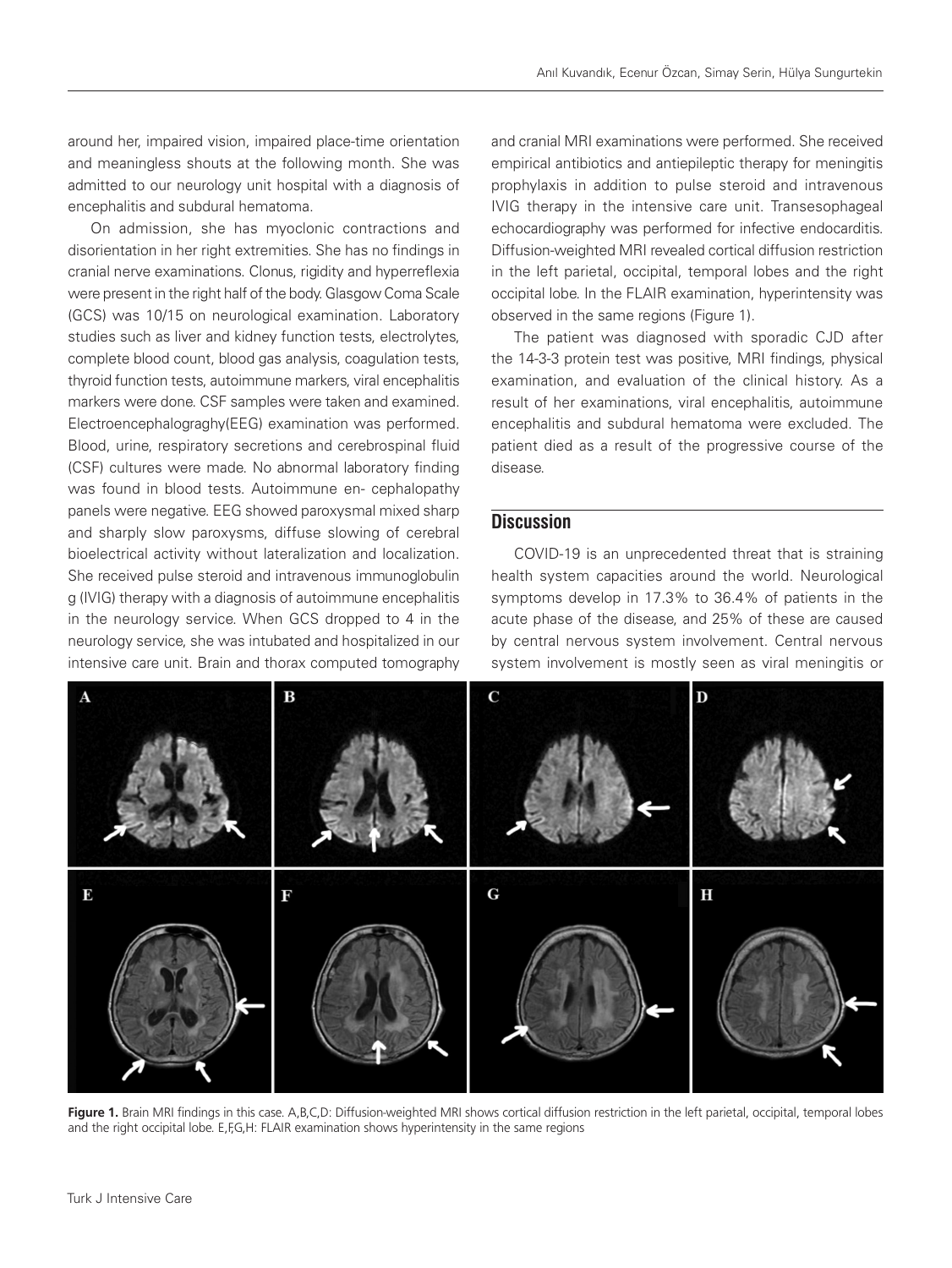encephalitis. The most common neurological symptoms are headache, dizziness and changes in consciousness.(4)

Possible mechanisms in the neurological involvement of COVID-19; viral encephalitis, systemic inflammation, dysfunction of peripheral organs and cerebrovascular changes. These mechanisms enhance neurological symptoms by aggravating a pre-existing neurological disorder or initiating a new disease.(5) In COVID-19, there is an increase in cytokines and inflammatory mediators resulting from systemic inflammation. Systemic inflammation, on the other hand, supports cognitive decline and neurodegenerative diseases.(6) Authors(7) found prion related sequences in the COVID-19 spike protein which were not found in related coronaviruses. It was also reported a case of prion disease, Creutzfeldt-Jakob disease, initially occurring in a man with COVID-19.(1)

Vaccination is an effective strategy to reduce the burden of preventable diseases. However, many clinical studies have revealed that various vaccines may be associated with different neurological disorders and autoimmune pathologies. Although some studies show that neurological disorders that develop after vaccination may not be related to the vaccine, these results may be coincidental.(8) In addition, reporting of post-vaccine-related adverse events may increase the hesitation of the public about vaccination and support vaccination opposition. No article has been found in the literature about the Covid-19 vaccines causing encephalitis.

Creutzfeldt-Jakob disease is a very rare, rapidly progressing, contagious neurodegenerative disease with a mortality rate of 100% caused by prion proteins. Although CJD is generally sporadic, it can occur in 10% of cases with familial autosomal dominant inheritance.(9) The neuron losses in the gray matter and the many vacuoles in the central nervous system are responsible for the classic sponge-like appearance of the brain and the emergence of specific clinical symptoms in CJD. This infectious disease with fatal consequences is of particular importance as it can be iatrogenically transmitted to healthcare personnel and other patients.(10)

Sporadic CJD usually begins with nonspecific symptoms in older ages. Often there are personality disorders, depression, sleep disorders and weight loss. Behavioral problems and cognitive dysfunction are important symptoms. Brain biopsy is the gold standard in diagnosis. Since surgery is risky and samples cannot be taken from the affected area all the time, brain biopsy can be performed in uncertain diagnoses after all non-invasive diagnostic methods are performed.(11) Checking 14-3-3 protein and tau protein in CSF is important in the diagnosis of sporadic CJD. These proteins are markers of neuronal destruction and their concentration increases in the later stages of the disease. In the absence of clinical signs, the 14-3-3 protein has no value and is not specific for CJD. Real-time quaking-induced conversion (RT-QuIC) test is an examination that detects the abnormal scrapie form of the prion protein (PrPsc) and provides a definitive diagnosis.(12) It was used The Centers for Disease Control and Prevention's (CDC) criteria for CJD diagnosis in our case.(13) Our patient had neurological symptoms and cognitive dysfunction. CSF examination was positive for 14-3-3 protein. We did not have the opportunity to do the RT-QuIC test.

Periodic sharp wave complexes (PSWC) in EEG are found in 2/3 of patients with sporadic CJD and are among the diagnostic criteria.(13) The spikes on the EEG are independent of typical signs of myoclonic seizures and are associated with the fusion of dendritic membranes in neurons. Although PSWCs are initially lateralized, they are seen in bilateral frontal localization in progressive disease. (14) In our case, mixed and slow sharp waves observed in EEG were not lateralized. In MRI, the high intensity signal pattern in T2 / FLAIR sequences is compatible with astrogliosis and hyperintensity in diffusion-weighted imaging with the formation of vacuoles and prion protein in the brain. MRI images correlate with symptoms and clinical findings, but hyperintensity decreases in the later stages of the disease and cortical atrophy may be the only finding. Therefore, in the absence of specific imaging findings, if CJD is considered in the differential diagnosis, attention should be paid to when the clinical findings begin.(15) In our case, cortical diffusion restriction was detected in the left parietal, occipital, temporal lobes, and right occipital lobe on MRI. Hyperintensity was observed in the same regions in FLAIR examination.

The onset of acute neurological symptoms after Covid-19 vaccination suggested that there might be an adverse effect related to the vaccine. Suppression of immunity after vaccination may have accelerated the emergence of prion disease or the onset of the disease may be coincidental. In order for CJD diagnosis to be associated with the vaccine, the cause-effect relationship between them must be revealed. Therefore, further studies are needed in this area.